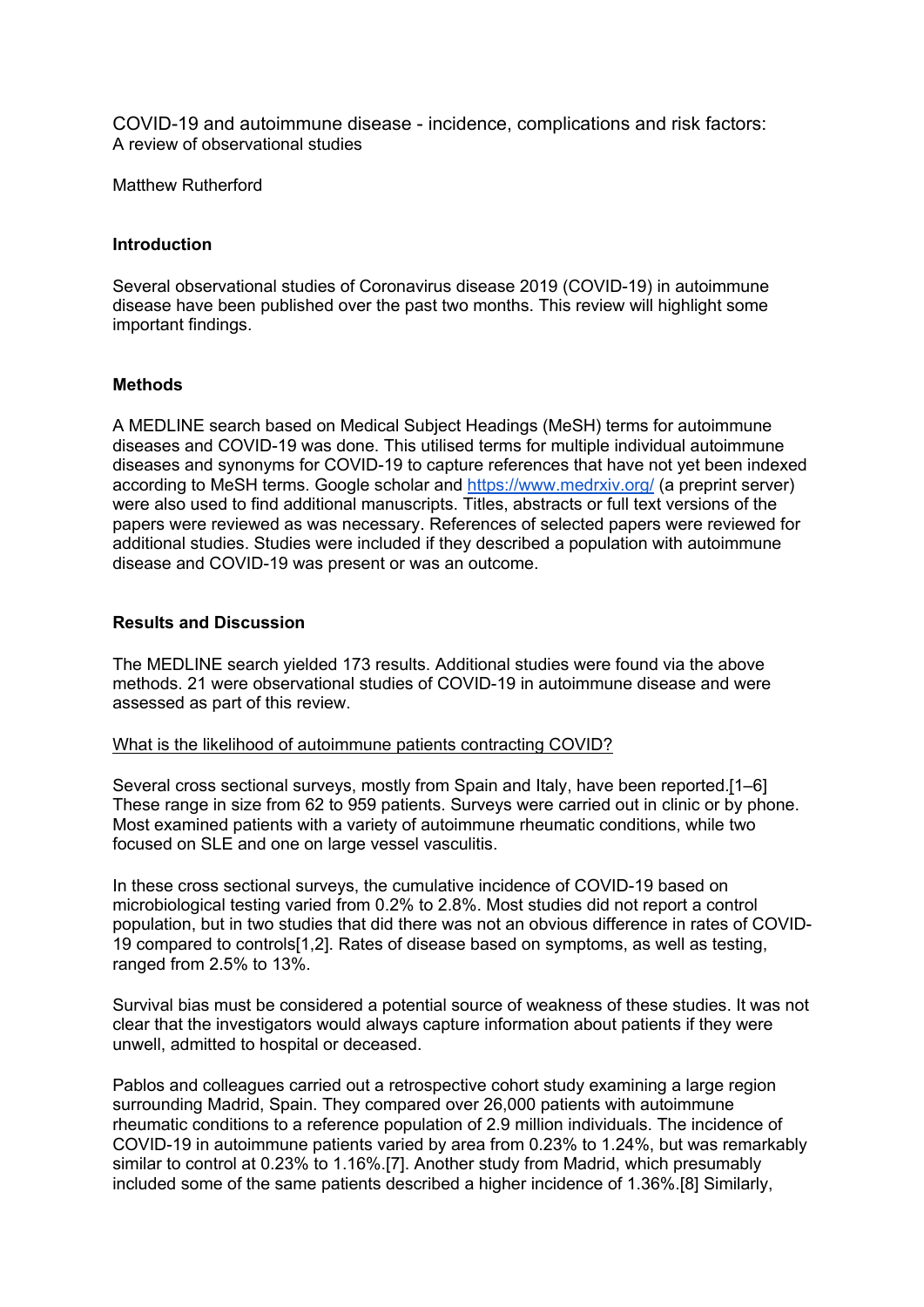Quartuccio and colleagues found that there was no obvious difference in prevalence when comparing 1051 individuals with autoimmune rheumatic conditions to the general population.[9] An Italian study of all 1195 patients in the Reggio Emilia region taking DMARDs (conventional, targeted synthetic and biological DMARDs) compared this group to the rest of the population of Reggio Emilia. Once adjusted for age and sex, DMARD treated patients were no more likely than control to have a swab taken for COVID-19, to test positive or to be hospitalised.[10]

## Do patients with autoimmune disease have different rates of complications?

The largest cohort study globally of a general population is OpenSAFELY. This collaboration between the University of Oxford, NHS England and other academic centers evaluated over 17 million individuals in England via GP electronic health records. This data was linked to hospital COVID -19 deaths. The data included almost 900 000 patients with autoimmune disease: rheumatoid arthritis, lupus or psoriasis. The fully adjusted multivariate model found a hazard ratio (HR) of 1.23 (95% CI 1.12-1.35) for COVID-19 related death for individuals with these autoimmune diseases. 'Other immunosuppressive conditions' numbered 280 000 and carried an even higher risk with HR 1.69 (95% CI 1.21-2.34). Other immunosuppressive conditions included a condition resulting in permanent immunodeficiency such as HIV and aplastic anaemia or temporary immunodeficiency recorded within the previous year.[11]

A study by Ye and colleagues examining a population in China showed a potentially concerning feature of a higher incidence of respiratory failure at 38% in the rheumatic patient group compared to 10% in the non-rheumatic group ( $p < 0.001$ ). However this study had a small sample size, with 21 in the rheumatic group, therefore this result could be spurious. No difference was apparent regarding mortality.[12] A study from Massachusetts of 52 COVID-19 cases in patients with autoimmune rheumatic disease reported that these individuals were more likely to require invasive ventilation (OR 3.2, 95% CI 1.16-8.92). This finding persisted after adjusting for confounders such as comorbidities. Despite this there was no difference in mortality, though the number of events regarding mortality was insufficient to allow inference.[13] Larger studies will be required to confirm if patients with autoimmune rheumatic diseases are more likely to suffer respiratory complications.

#### What factors are associated with worse outcome?

Arguably the most eagerly anticipated observational study of COVID-19 in autoimmune disease is the report published at the end of May 2020 from the COVID-19 Global Rheumatology Alliance. This described a case series of 600 patients from 40 countries. A large number of these patients were hospitalised (46%) and mortality in this series was substantial at 9%. Note that due to study design, these rates are not generalisable. 71% of the series were female and median age was 46 years. Rheumatoid arthritis, SLE and psoriatic arthritis were the most common diagnoses at 38%, 14% and 12% respectively. 44 patients had vasculitis (7% of cases). The most common comorbidities were hypertension, lung disease and diabetes (33%, 21% and 12% respectively). 85% were on a DMARD and 32% were taking systemic corticosteroids (most less than 10 mg Prednisone equivalent). The majority of cases were from North America and Europe.

On multivariate analysis, corticosteroid at the equivalent of 10mg prednisone or more was associated with a higher odds of hospitalisation (OR 2.05, 95% CI 1.06 - 3.96). Neither DMARD use nor NSAID use were associated with hospitalisation. TNF inhibitor use was associated with a decreased risk of hospitalisation, while there was no demonstrable association with antimalarial use. There was a higher proportion of vasculitis patients in the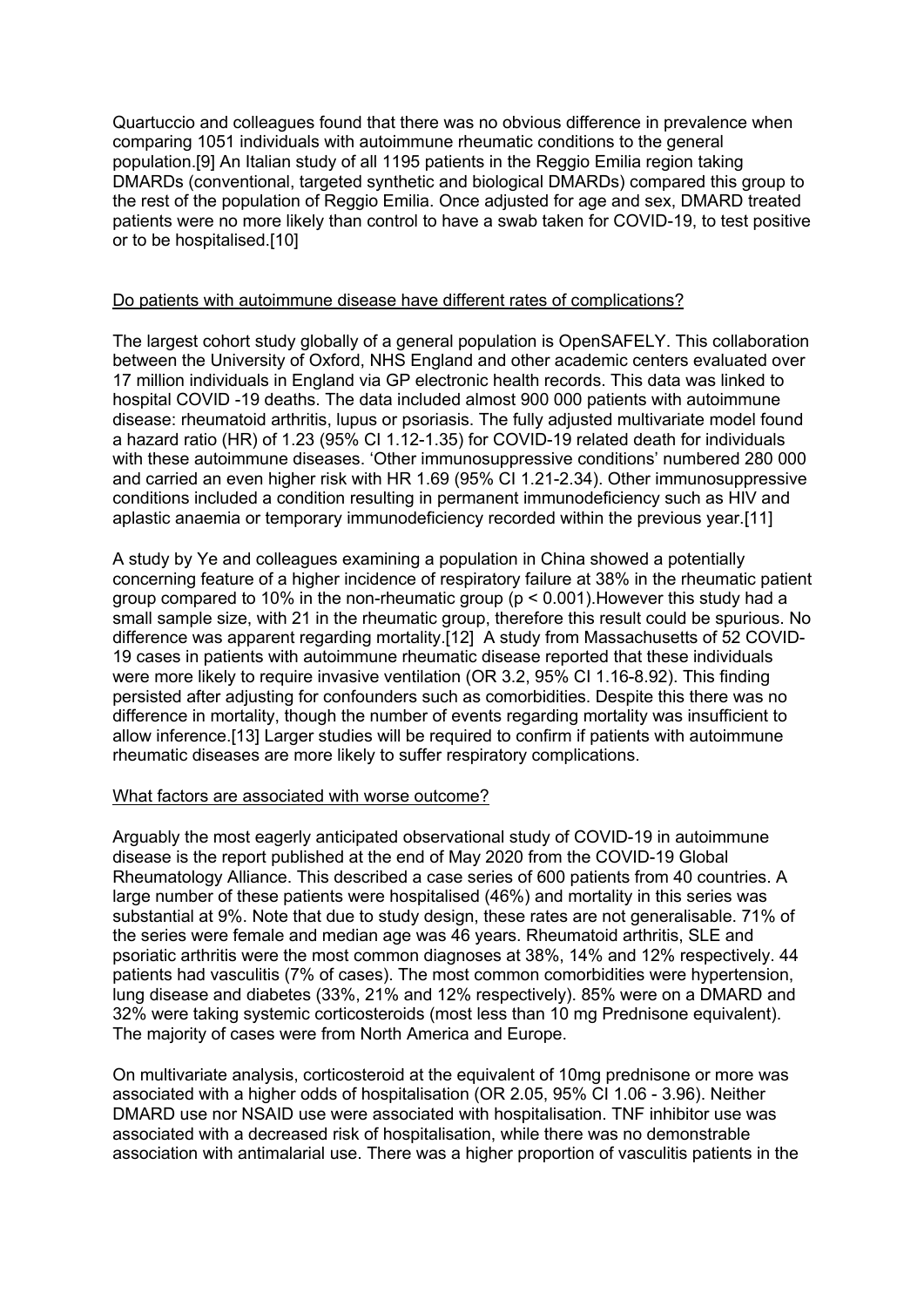hospitalised group (9%) compared to non-hospitalised (5%), but this was not significant on multivariate analysis.[14]

In another cohort from Madrid, being older, male and having comorbidities were risk factors for hospital admission on multivariate analysis. DMARD exposure was not significant.[8] It is important to consider the substantial impact of selection bias in such studies. Cases collated by specialists are more likely to be severe. This limits the generalisability of these studies to all patients with autoimmune disease.

# **Summary**

So far studies suggest that the rates of COVID-19 in individuals with autoimmune disease does not differ to the general population. The largest general population cohort study globally found an adjusted HR of 1.23 for COVID-19 related hospital death in those with autoimmune rheumatic diseases. In the largest case series examining rheumatic disease higher dose corticosteroids were associated with increased odds of hospitalisation. TNF inhibitors were associated with decreased risk. No effect related to hospitalisation was found regarding DMARD, NSAID or antimalarial use.